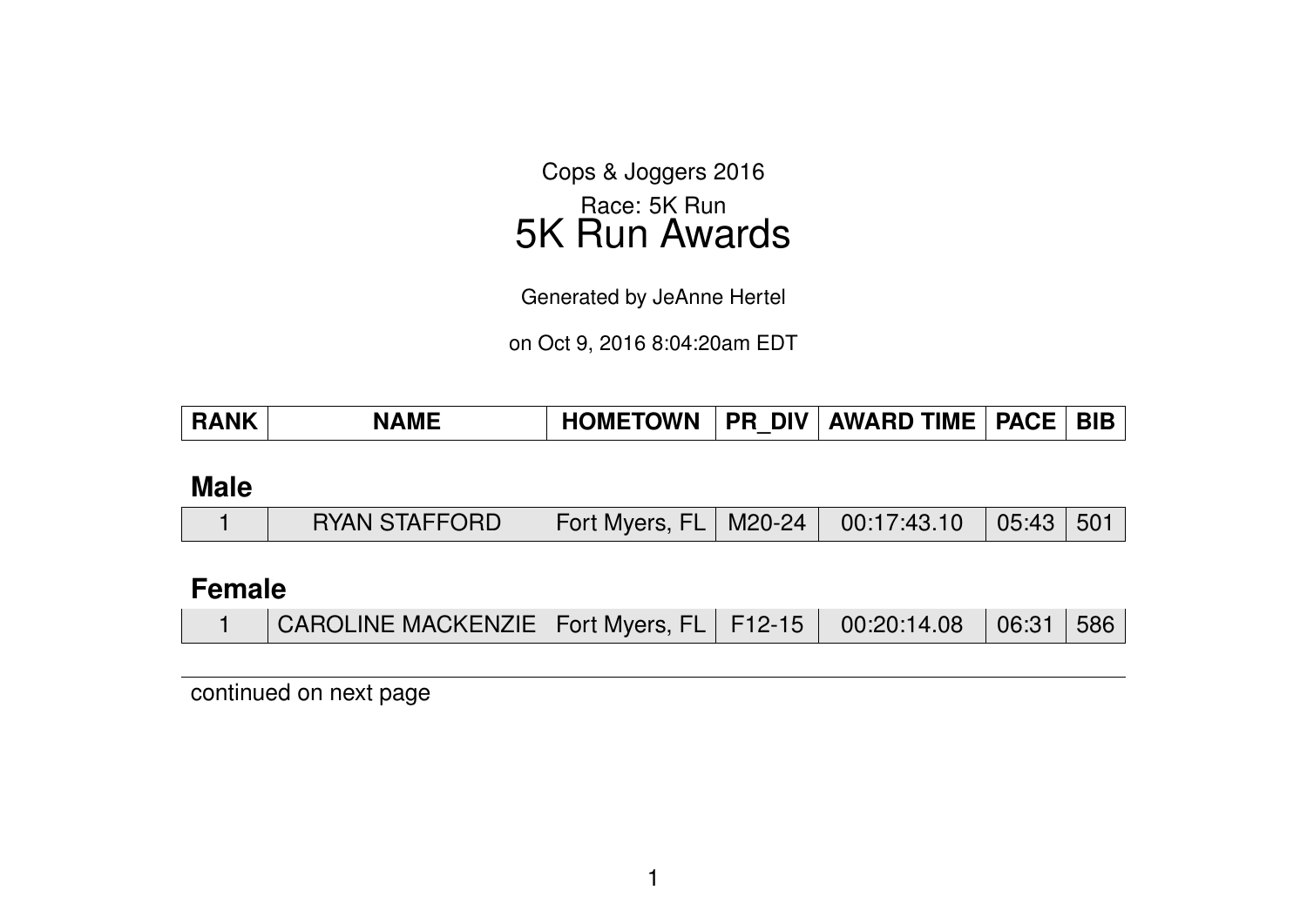| <b>RANK</b>         | <b>NAME</b>          | <b>HOMETOWN</b> |        | <b>PR DIV AWARD TIME PACE BIB</b> |       |     |  |  |
|---------------------|----------------------|-----------------|--------|-----------------------------------|-------|-----|--|--|
| <b>Male Masters</b> |                      |                 |        |                                   |       |     |  |  |
|                     | <b>LENNY MUSTARI</b> | Naples, FL      | M55-59 | 00:21:12.40                       | 06:50 | 726 |  |  |

#### **Female Masters**

|  | MANUELA LYONS   Fort Myers, FL   F40-44   00:20:22.15   06:34   427 |  |  |  |  |  |
|--|---------------------------------------------------------------------|--|--|--|--|--|
|--|---------------------------------------------------------------------|--|--|--|--|--|

### **Male Grand Masters**

| LENINIV MUCTADI<br><b>CLIVITT MUUTTALIT</b> | <del>Naples, FL</del> | <u>MEE EA</u><br>101 <del>00 00</del> | $\begin{array}{c} 0.01110 \\ 0.01111 \end{array}$<br>$\overline{UU}.$ $\overline{C}$ $\overline{C}.$ $\overline{TC}$ | <del>06:50</del> | $\frac{1}{726}$ |
|---------------------------------------------|-----------------------|---------------------------------------|----------------------------------------------------------------------------------------------------------------------|------------------|-----------------|
| JERRY ORANGE   Fort Myers, FL   M60-64      |                       |                                       | $\frac{1}{2}$ 00:21:13.63 $\frac{1}{2}$ 06:50                                                                        |                  | , 1677          |

#### **Female Grand Masters**

|  | <b>AMY YANNI</b> | Fort Myers, FL   F60-64   00:23:59.05   07:44   607 |  |  |  |  |
|--|------------------|-----------------------------------------------------|--|--|--|--|
|--|------------------|-----------------------------------------------------|--|--|--|--|

### **Male Senior Grand Master**

|  |  | $\Box$ FDDV $\Box$ DANCE $\Box$ Faxt Muare FL $\Box$ MCO CA<br><u> סבוחור טוואולסב   דטוואוקסוס, דב   ואוסט־סיד   "סט.בו. וט.סט</u> |  |  | 0.01.100 | ⊟ <del>06:50</del> E <del>677</del> |  |
|--|--|-------------------------------------------------------------------------------------------------------------------------------------|--|--|----------|-------------------------------------|--|
|--|--|-------------------------------------------------------------------------------------------------------------------------------------|--|--|----------|-------------------------------------|--|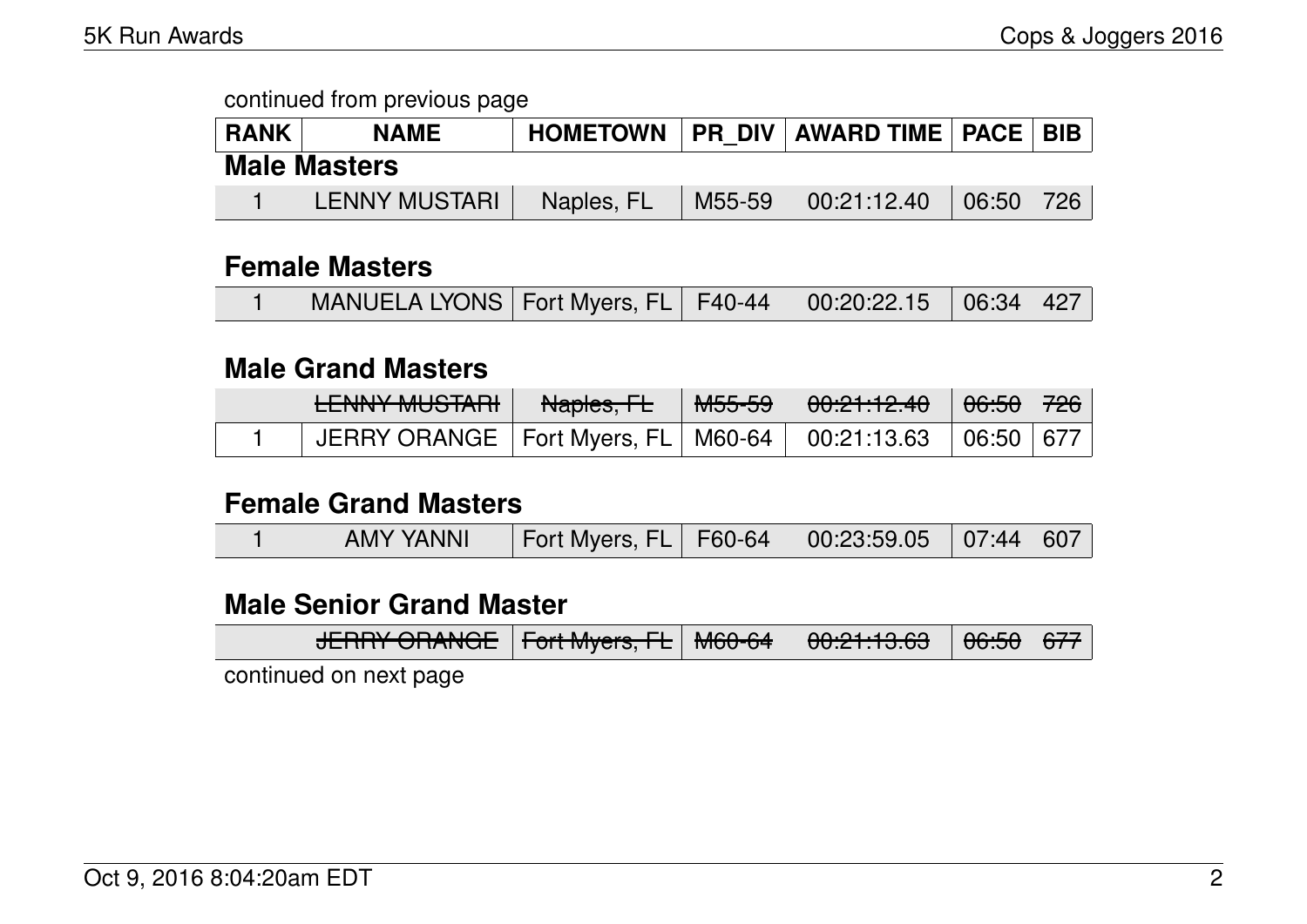| <b>RANK</b> | <b>NAME</b>   | <b>HOMETOWN</b> | <b>PR DIV AWARD TIME PACE BIB</b>                         |  |
|-------------|---------------|-----------------|-----------------------------------------------------------|--|
|             | ROLAND KRAMER | Suhl, Germany   | $^+$ M60-64 $^+$ 00:22:31.42 $^+$ 07:15 $\mid$ 487 $\mid$ |  |

## **Female Senior Grand Masters**

| AN AVEVANINII<br>$\sqrt{2}$ | L<br>$T$ UTTIVIYCI $S$ , IL   | <del>F60-64</del> | 0.00.50.05<br><del>uu.cu.cu.uu</del> | <del>07:44</del>   <del>607</del> |  |
|-----------------------------|-------------------------------|-------------------|--------------------------------------|-----------------------------------|--|
| <b>SANDI FAUST</b>          | North Fort Myers, FL   F65-69 |                   | 00:32:19.15                          | 10:25   590                       |  |

## **M1-11**

| <b>TIMMY SCHULTZ</b> | Fort Myers, FL     | $M1 - 11$ | 00:22:10.87 | $07:09$ 674   |  |
|----------------------|--------------------|-----------|-------------|---------------|--|
| <b>ETHAN CLARK</b>   | Bonita Springs, FL | M1-11     | 00:24:46.16 | 07:59   429   |  |
| <b>JARED KISH</b>    | Cape Coral, FL     | $M1 - 11$ | 00:25:27.02 | $08:12$   453 |  |

## **F1-11**

| KATRINA MACHADO     | Murdock, FL    | $F1-11$            | 00:22:24.64                 | $07:13$ 727 |  |
|---------------------|----------------|--------------------|-----------------------------|-------------|--|
| <b>KYLIE THOMAS</b> | Fort Myers, FL | F1-11              | $00:22:25.21$   07:13   366 |             |  |
| ELLA LABODA         | Fort Myers, FL | F <sub>1</sub> -11 | 00:24:27.64                 | $07:53$ 356 |  |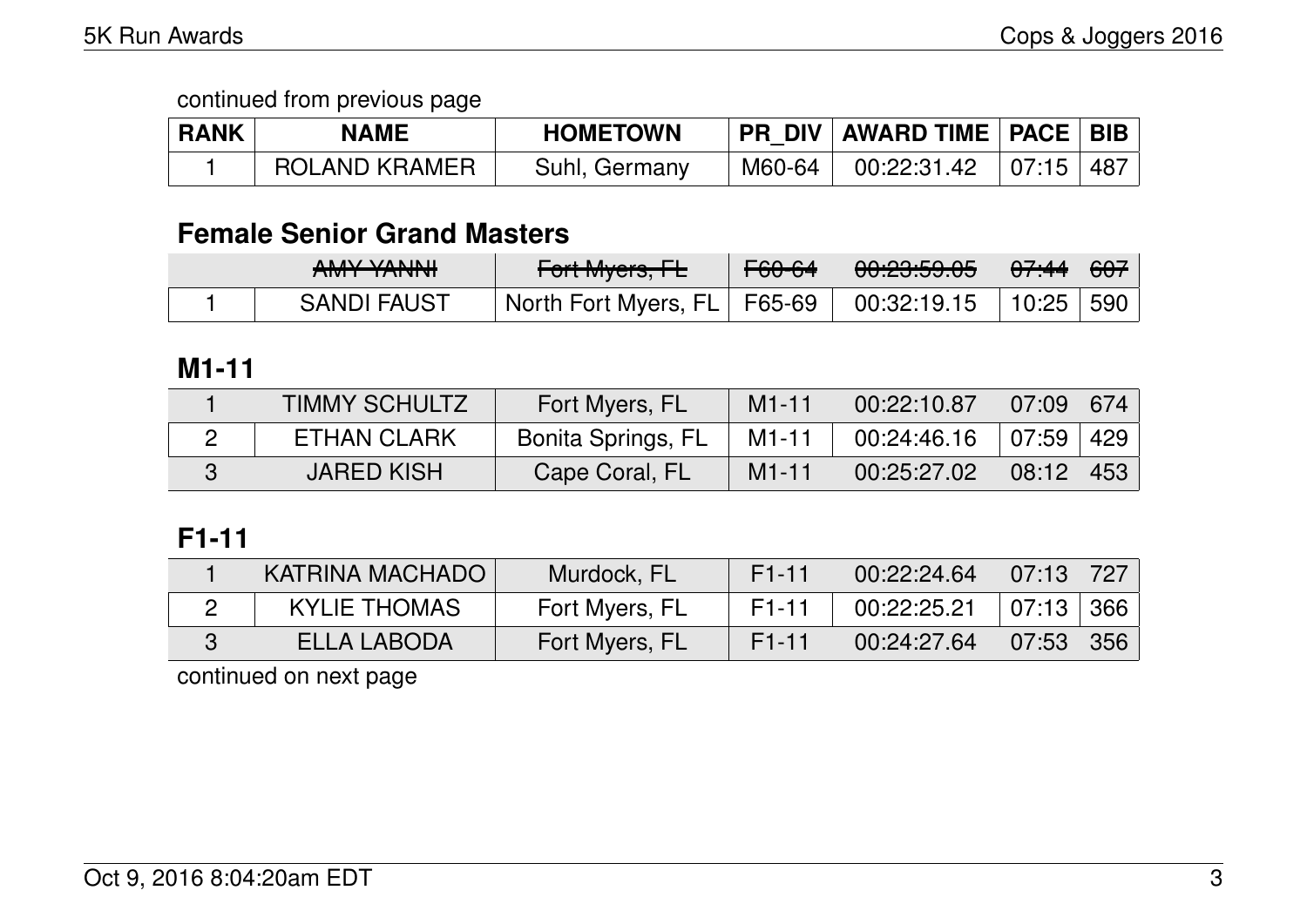|  | <b>AME</b> | <b>TOWN</b><br><b>HOME</b><br>$\mathbf{u}$ | <b>DIV</b><br>DD | <b>TIME</b><br><b>AWARD</b> | $\overline{\phantom{a}}$ PACE | DIE |
|--|------------|--------------------------------------------|------------------|-----------------------------|-------------------------------|-----|
|--|------------|--------------------------------------------|------------------|-----------------------------|-------------------------------|-----|

## **M12-15**

| <b>BRYCE HAGEN</b>     | Fort Myers, FL | M <sub>12</sub> -15 | 00:18:46.97 | 06:03       | 686 |
|------------------------|----------------|---------------------|-------------|-------------|-----|
| <b>BRADLEY JACKSON</b> | Fort Myers, FL | M <sub>12</sub> -15 | 00:19:26.11 | $06:16$ 614 |     |
| <b>RYAN MURPHY</b>     | Fort Myers, FL | M <sub>12</sub> -15 | 00:19:35.57 | $06:19$ 672 |     |

## **F12-15**

| <b>GAROLINE MACKENZIE</b> | Fort Myers, FL | <del>F12-15</del> | 00:20:14.08 | <del>06:31</del> | 586 |
|---------------------------|----------------|-------------------|-------------|------------------|-----|
| <b>CLARICE SPENCER</b>    | Cape Coral, FL | F12-15            | 00:22:31.02 | $07:15$ 612      |     |
| <b>ASHLEY COLLINS</b>     | Fort Myers, FL | $F12-15$          | 00:22:52.27 | 07:22            | 648 |
| <b>SARAH LABODA</b>       | Fort Myers, FL | $F12-15$          | 00:23:57.74 | 07:43            | 355 |

## **M16-19**

| <b>AUSTIN MACON</b> | North Fort Myers, FL   M16-19   00:18:55.91 |          |                                                       | 06:06   688 |  |
|---------------------|---------------------------------------------|----------|-------------------------------------------------------|-------------|--|
| ASHBY BELCASTRO     | Fort Myers, FL                              | $M16-19$ | $\vert$ 00:19:53.53 $\vert$ 06:25 $\vert$ 666 $\vert$ |             |  |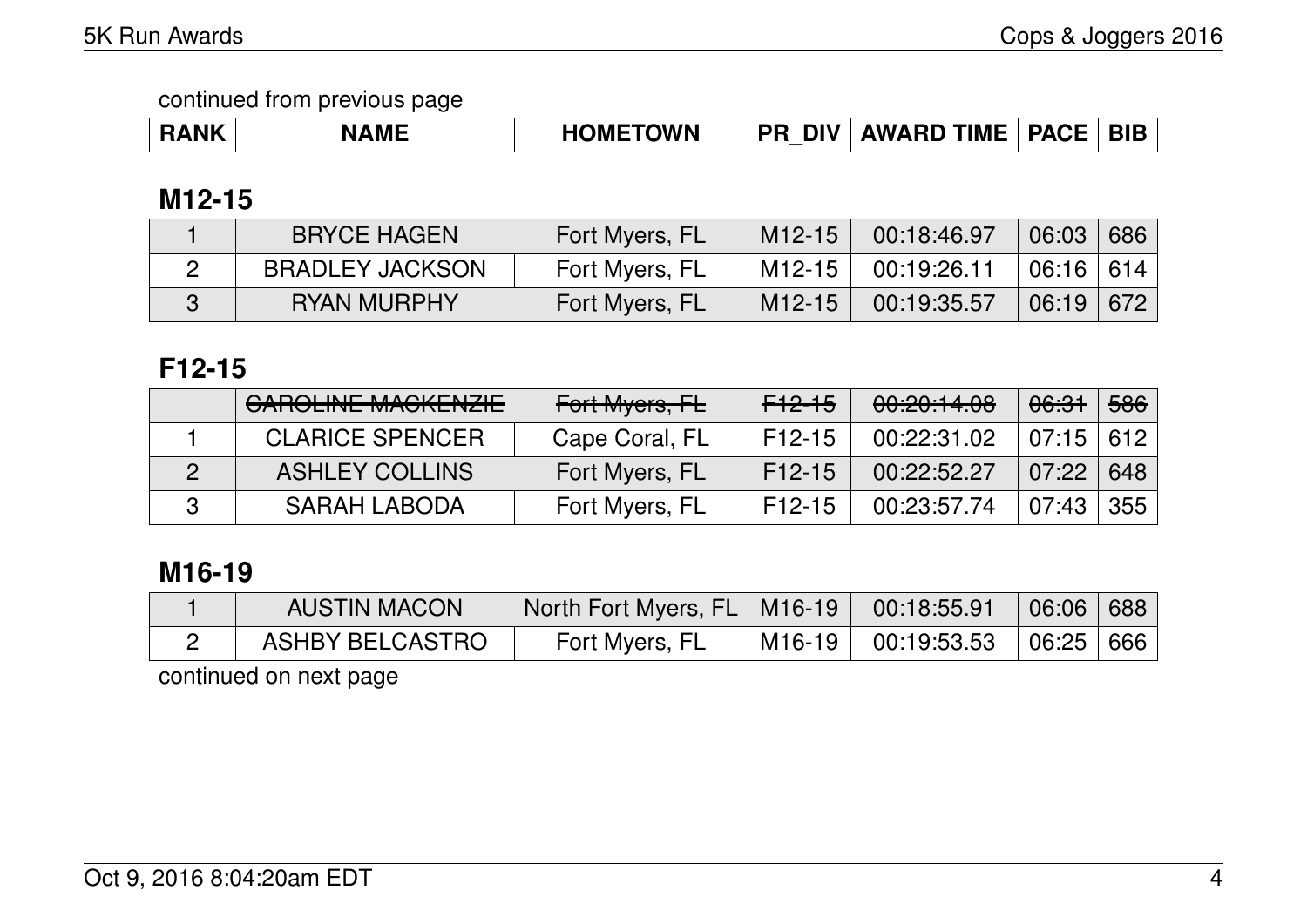| <b>RANK</b> | <b>NAME</b>           | <b>HOMETOWN</b> |                     | <b>I PR DIV   AWARD TIME   PACE   BIB</b> |       |             |
|-------------|-----------------------|-----------------|---------------------|-------------------------------------------|-------|-------------|
|             | <b>ZACKERY HARRIS</b> | Labelle, FL     | M <sub>16</sub> -19 | 00:20:01.73                               | 06:27 | $\vert$ 454 |

## **F16-19**

| <b>ABIGAIL VITTUR</b>    | North Fort Myers, FL   F16-19 |                         | 00:30:50.56 | 09:56 286   |  |
|--------------------------|-------------------------------|-------------------------|-------------|-------------|--|
| MIKAELAH MONAHAN         | Cape Coral, FL                | $\overline{5}$ F16-19 . | 00:32:56.88 | 10:37   766 |  |
| <b>CASSIE JAKUBUWSKI</b> | Cape Coral, FL                | F <sub>16</sub> -19     | 00:33:16.56 | 10:43 692   |  |

## **M20-24**

| <b>DVANI CTAFFODD</b><br><b>MAN JIAH VNU</b> | Fort Myers, FL | M <sub>20-24</sub> | 00:17:43.10 | <del>05:43</del> | <del>501</del> |
|----------------------------------------------|----------------|--------------------|-------------|------------------|----------------|
| MARCO DEL GROSSO                             | Fort Myers, FL | M20-24             | 00:18:26.76 | 05:57            | 759            |
| ALEX HAMEL                                   | Cape Coral, FL | M20-24             | 00:20:15.71 | 06:32            | 729            |
| <b>GABRIEL MIRANDA</b>                       | Fort Myers, FL | M20-24             | 00:21:12.83 | 06:50            | 641            |

## **F20-24**

| $\overline{\phantom{a}}$ KATIE BURKETT | Fort Mvers. | $F20-24$ | 00:24:33.13 | 07:55 |  |
|----------------------------------------|-------------|----------|-------------|-------|--|
|                                        |             |          |             |       |  |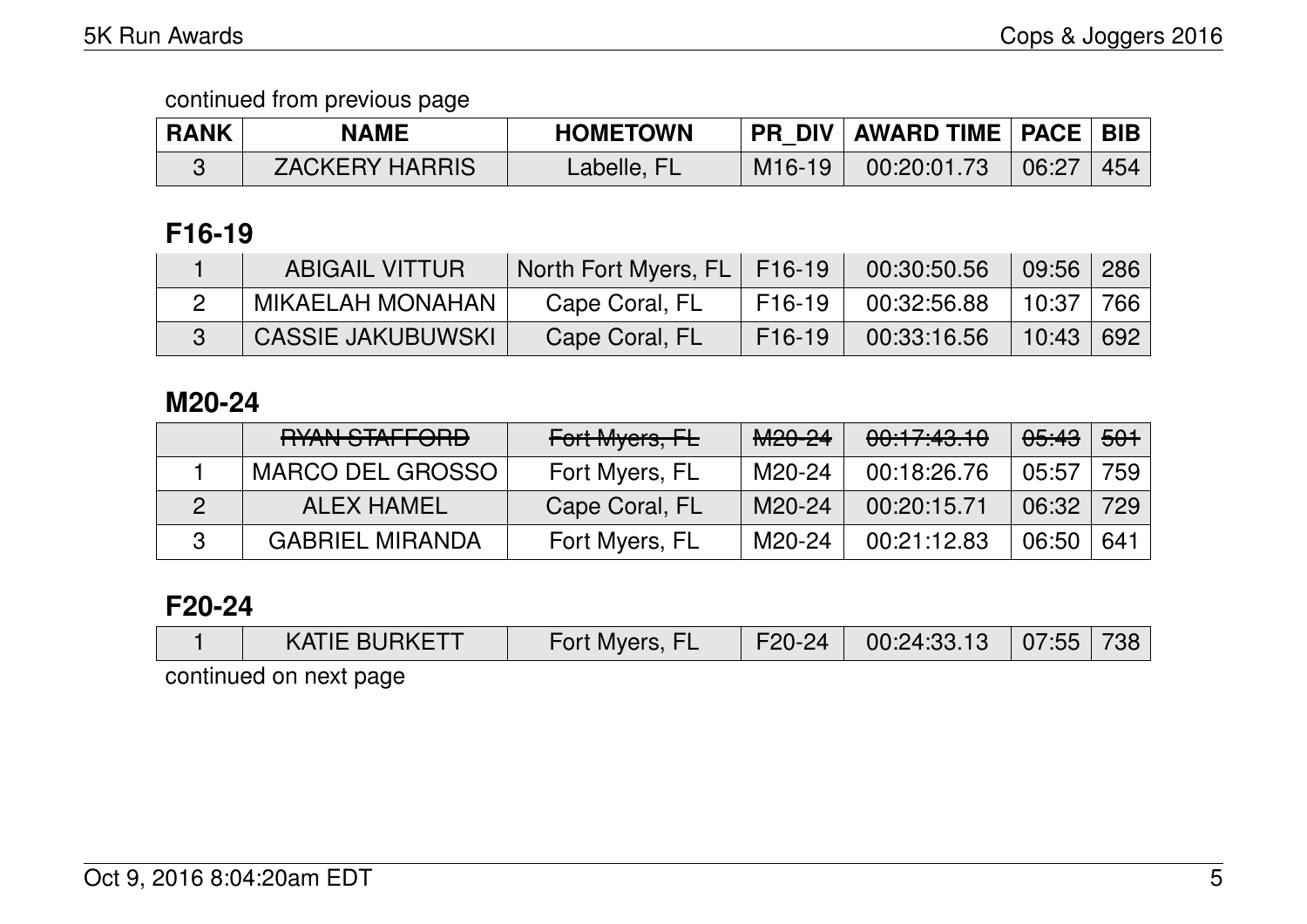| <b>RANK</b> | <b>NAME</b>          | <b>HOMETOWN</b>           | PR_DIV   AWARD TIME   PACE   BIB |                                |     |
|-------------|----------------------|---------------------------|----------------------------------|--------------------------------|-----|
|             | <b>PAYGE QUINN</b>   | Fort Myers, $FL$   F20-24 | 00:24:55.09                      | $\mid$ 08:02 $\mid$ 319 $\mid$ |     |
|             | <b>JASMYN CHURCH</b> | Pearland, TX   F20-24     | 00:29:32.76                      | 09:31                          | 757 |

### **M25-29**

| <b>ANTONIO WINT</b>                                          | Cape Coral, FL   M25-29 | $00:22:33.76$ 07:16 624 |           |  |
|--------------------------------------------------------------|-------------------------|-------------------------|-----------|--|
| CHRISTOPHER WUTHRICH   Cape Coral, FL   M25-29   00:23:30.29 |                         |                         | 07:34 655 |  |
| <b>EDGAR BARRETO</b>                                         | Fort Myers, FL   M25-29 | 00:24:10.63             | 07:47 408 |  |

## **F25-29**

| <b>BRITTANY MARSHALL</b>    | Cape Coral, FL   F25-29                   |        | $00:22:33.12$ 07:16 687                  |           |  |
|-----------------------------|-------------------------------------------|--------|------------------------------------------|-----------|--|
| KYLA SANDERS                | $\,$ Cape Coral, FL $\,$ F25-29 $\,$ $\,$ |        | $00:24:34.31$ $\mid 07:55 \mid 605 \mid$ |           |  |
| <b>HEATHER HESSELGESSER</b> | Naples, FL                                | F25-29 | 00:25:12.43                              | 08:07 623 |  |

## **M30-34**

|                        | <b>BENJAMIN PIGNATONE</b> | Estero, FL |  | $\mid$ M30-34 $\mid$ 00:19:04.67 $\mid$ 06:09 $\mid$ 598 |  |  |  |  |  |
|------------------------|---------------------------|------------|--|----------------------------------------------------------|--|--|--|--|--|
| continued on novt nago |                           |            |  |                                                          |  |  |  |  |  |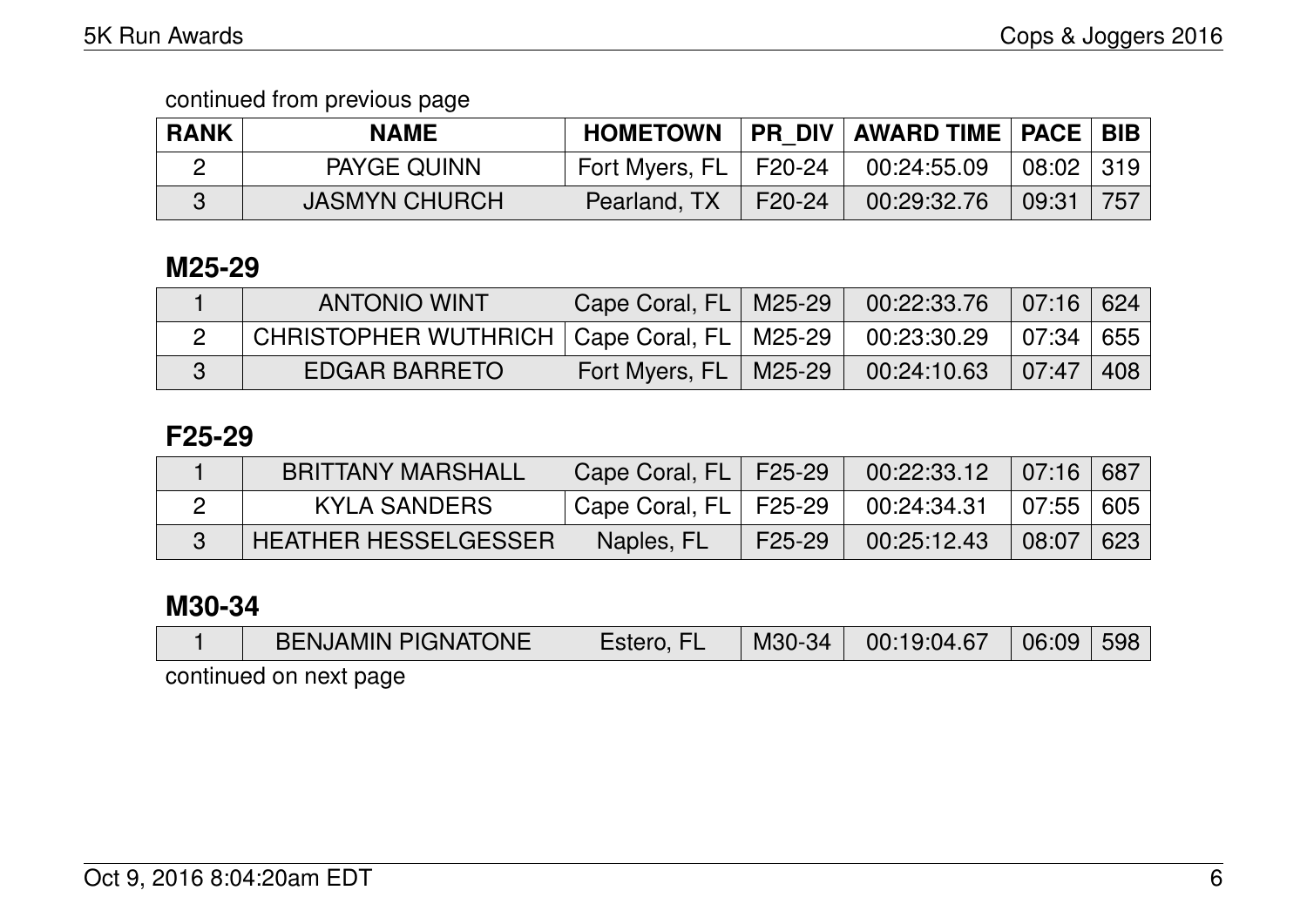| <b>RANK</b> | <b>NAME</b>       | <b>HOMETOWN</b> |        | PR DIV   AWARD TIME   PACE   BIB |       |      |
|-------------|-------------------|-----------------|--------|----------------------------------|-------|------|
|             | <b>SEAN PHAM</b>  | Fort Myers, FL  | M30-34 | 00:21:50.48                      | 07:02 | 450∣ |
|             | <b>JAMES HART</b> | Fort Myers, FL  | M30-34 | 00:23:06.10                      | 07:27 | 508  |

## **F30-34**

| LINDSEY KAPTUR         | Coonomowoc, WI   F30-34 |         | 00:24:50.06 | 08:00                          | 557 |
|------------------------|-------------------------|---------|-------------|--------------------------------|-----|
| <b>KRISTALYN LOSON</b> | Cape Coral, FL          | 「F30-34 | 00:27:13.36 | $\mid$ 08:46 $\mid$ 761 $\mid$ |     |
| <b>JESSICA O'HARA</b>  | Fort Myers, FL          | F30-34  | 00:28:45.72 | $\mid$ 09:16 $\mid$ 317 $\mid$ |     |

## **M35-39**

| <b>GREGORY ADMAN</b>       | Cape Coral, FL | M35-39 | 00:19:28.83 | 06:17 | 589 |
|----------------------------|----------------|--------|-------------|-------|-----|
| <b>JEREMIAH KROHNFELDT</b> | Fort Myers, FL | M35-39 | 00:22:22.01 | 07:12 | 494 |
| <b>BEN WINTERS</b>         | Cape Coral, FL | M35-39 | 00:25:29.34 | 08:13 | 652 |

# **F35-39**

|  |  | <b>LEIGH WILLIAMSON</b> | Estero, FL | F35-39 | 00:22:51.49 | $\parallel$ 07:22 $\parallel$ 597 |  |
|--|--|-------------------------|------------|--------|-------------|-----------------------------------|--|
|--|--|-------------------------|------------|--------|-------------|-----------------------------------|--|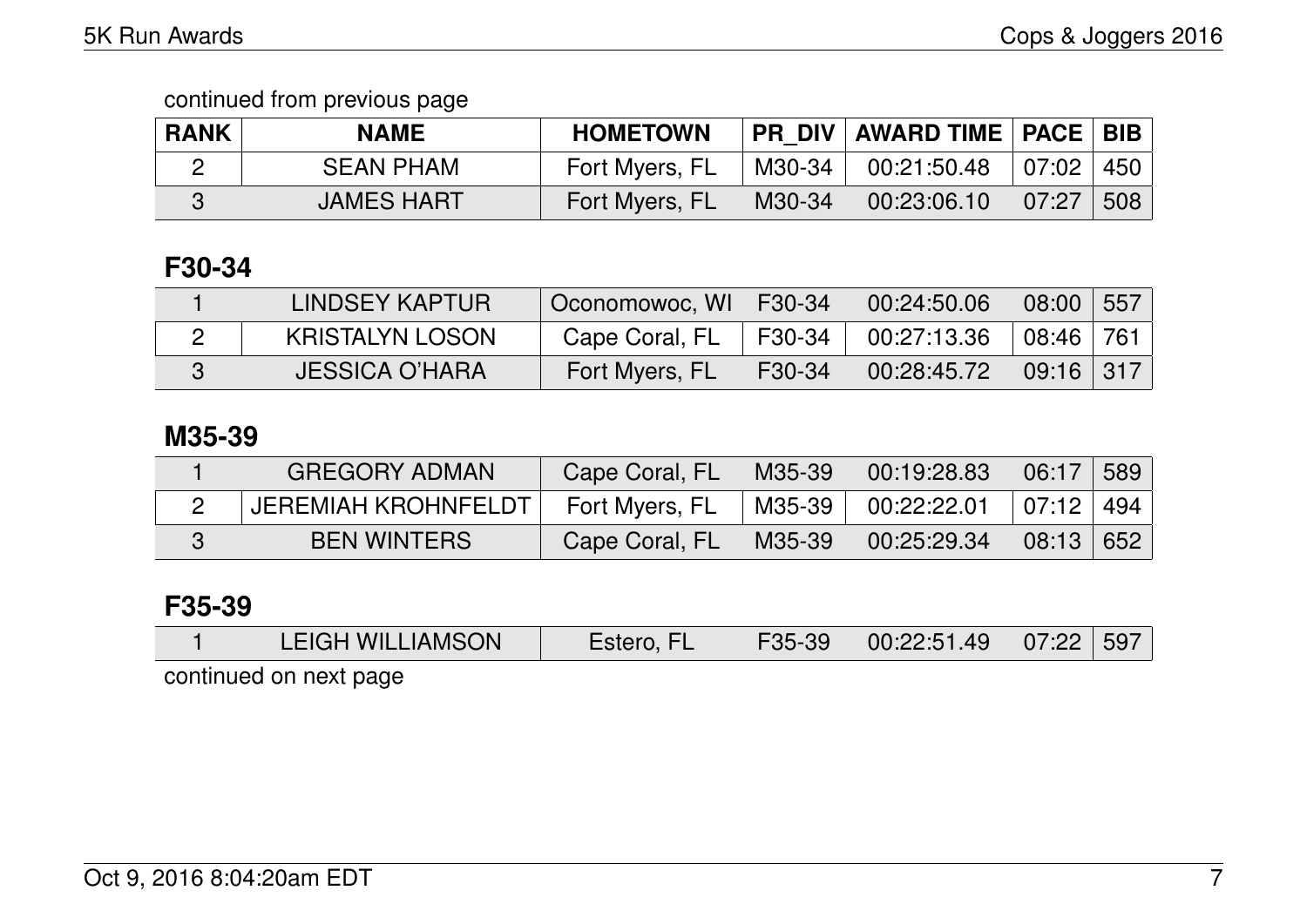| <b>RANK</b> | <b>NAME</b>            | <b>HOMETOWN</b> | <b>PR DIV</b> | <b>AWARD TIME   PACE   BIB  </b> |                |                   |
|-------------|------------------------|-----------------|---------------|----------------------------------|----------------|-------------------|
|             | <b>JAIME MUSSELMAM</b> | Estero, FL      | F35-39        | 00:24:08.36                      | 07:47          | 752               |
|             | AMBER MAZZOLA          | Fort Myers, FL  | F35-39        | 00:25:19.69                      | $\sqrt{08:10}$ | $\frac{1}{2}$ 233 |

### **M40-44**

| <b>VLAD DOROFEEV</b>  | Fort Myers, FL   | M40-44 | 00:21:30.40 | 06:56 | $\sqrt{642}$ |
|-----------------------|------------------|--------|-------------|-------|--------------|
| <b>MICHAEL SUCHAN</b> | Cape Coral, FL   | M40-44 | 00:22:16.93 | 07:11 | 629          |
| <b>JOHN LIBONATI</b>  | Rotonda West, FL | M40-44 | 00:23:00.15 | 07:25 | 665          |

## **F40-44**

| MANILIEL A IVANIO<br><u>MANULLA LIUNU</u> | Fort Myers, FL           | $F40-44$ | 00:20:22.15 | <del>06:34</del> | 427 |
|-------------------------------------------|--------------------------|----------|-------------|------------------|-----|
| <b>SALLY LIBONATI</b>                     | Rotonda West, FL         | F40-44   | 00:23:34.24 | . 07:36          | 664 |
| <b>IOLANDA VIRZI</b>                      | Tremestieri Etneo, Italy | F40-44   | 00:24:29.40 | 07:53            | 685 |
| <b>JAMI MAXWELL</b>                       | Fort Myers, FL           | F40-44   | 00:26:05.38 | 08:24            | 636 |

## **M45-49**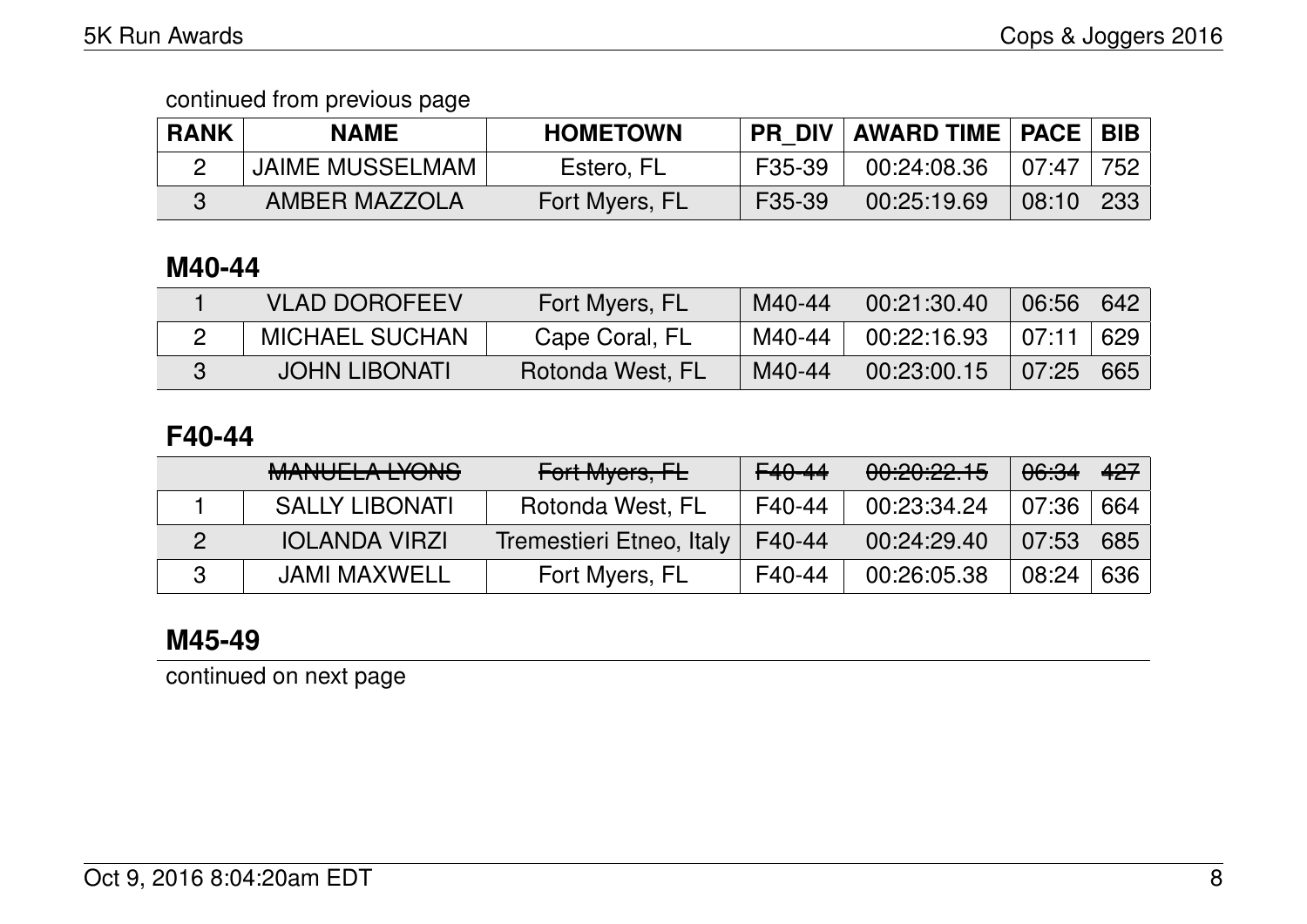| <b>RANK</b> | <b>NAME</b>           | <b>HOMETOWN</b>       | PR DIV I | AWARD TIME   PACE   BIB |       |     |
|-------------|-----------------------|-----------------------|----------|-------------------------|-------|-----|
|             | <b>THOMAS GALVIN</b>  | Tallaght, Ireland     | M45-49   | 00:21:16.04             | 06:51 | 321 |
|             | <b>PATRICK DUNCAN</b> | Cape Coral, FL        | M45-49   | 00:22:47.98             | 07:21 | 560 |
|             | <b>WERNER MAYER</b>   | Altmannstein, Germany | M45-49   | 00:23:14.70             | 07:29 | 682 |

## **F45-49**

| <b>TRICIA WINTERSTEIN</b> | Cape Coral, FL | F45-49 | 00:27:59.62 | 09:01         | 330  |
|---------------------------|----------------|--------|-------------|---------------|------|
| <b>DEANA WATSON</b>       | Cape Coral, FL | F45-49 | 00:29:16.96 | $09:26$   711 |      |
| <b>TONYA SUITER</b>       | Fort Myers, FL | F45-49 | 00:29:22.90 | 09:28         | -381 |

## **M50-54**

| <b>CH MIRANDA</b>   | Fort Myers, FL | M50-54 | 00:22:53.04 | 07:22                      | 500 |
|---------------------|----------------|--------|-------------|----------------------------|-----|
| <b>CHRIS KING</b>   | Fort Myers, FL | M50-54 | 00:23:16.87 | $\mid 07:30 \mid 603 \mid$ |     |
| <b>MARK VIDRINE</b> | Fort Myers, FL | M50-54 | 00:26:34.80 | $\sqrt{08:34}$             | 644 |

## **F50-54**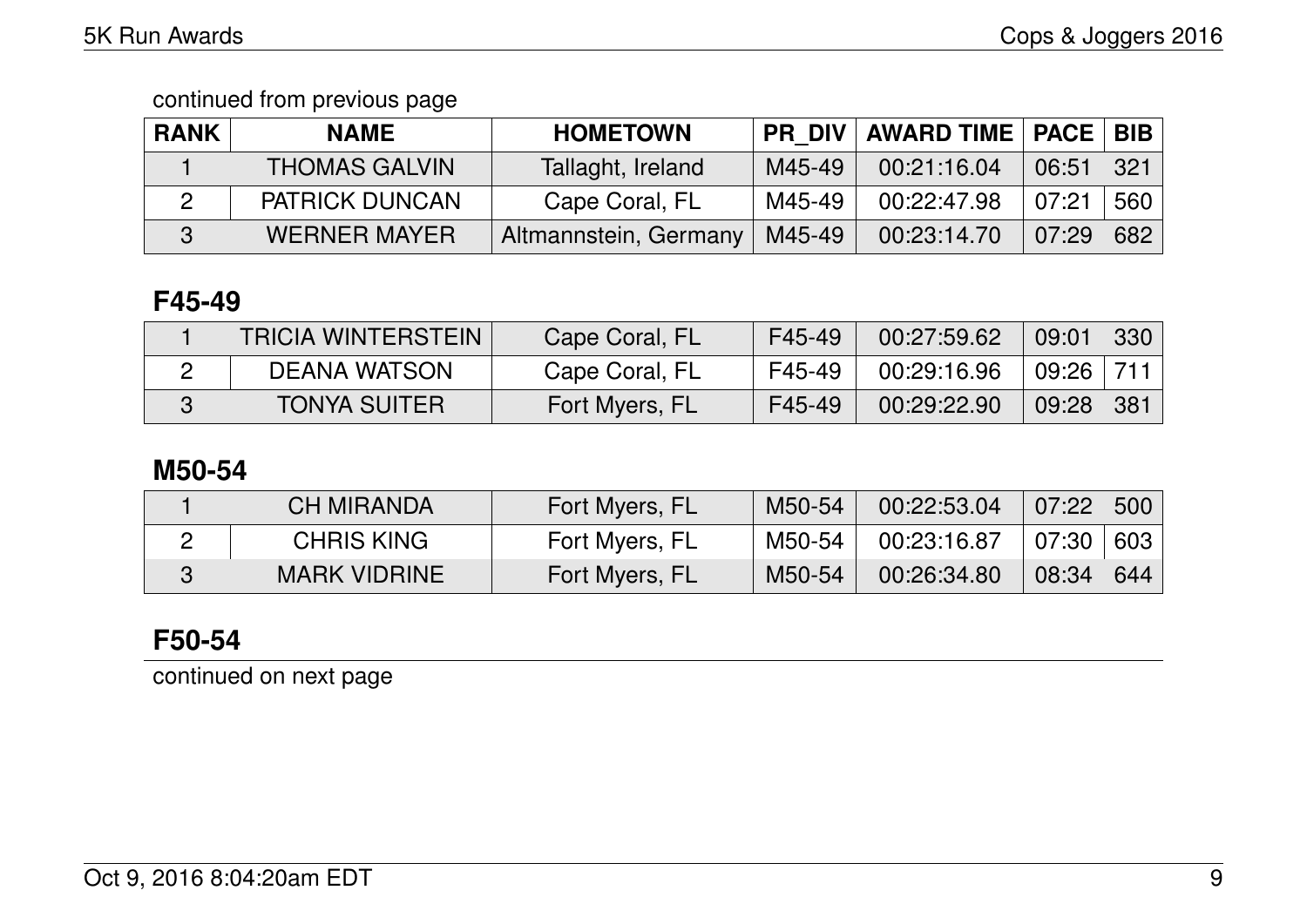| <b>RANK</b> | <b>NAME</b>            | <b>HOMETOWN</b>      | <b>PR DIV</b> | <b>AWARD TIME   PACE   BIB</b> |       |     |
|-------------|------------------------|----------------------|---------------|--------------------------------|-------|-----|
|             | DAN SCHULTZ            | Fort Myers, FL       | F50-54        | 00:26:15.32                    | 08:28 | 675 |
|             | <b>NANCY SHEETS</b>    | North Fort Myers, FL | F50-54        | 00:30:26.05                    | 09:48 | 660 |
|             | <b>MARIBETH LICHTY</b> | Fort Myers, FL       | F50-54        | 00:30:50.67                    | 09:56 | 486 |

### **M55-59**

| <b>FAINIVAALICTADL</b><br><b>CLIVIVI IVIUO IAITI</b> | Naples, FL     | <del>M55-59</del> | 00:21:12.40 | <del>06:50</del> | 726 |
|------------------------------------------------------|----------------|-------------------|-------------|------------------|-----|
| <b>THOMAS KALLIN</b>                                 | Fort Myers, FL | M55-59            | 00:22:42.79 | . 07:19          | 707 |
| <b>ALAN SILVER</b>                                   | Fort Myers, FL | M55-59            | 00:25:25.34 | 08:11            | 611 |
| <b>LARRY STONE</b>                                   | Detroit, MI    | M55-59            | 00:26:02.26 | 08:23            | 638 |

## **F55-59**

| <b>FRANCINE GOLDEN</b>   | Lehigh Acres, FL | F55-59 | 00:30:08.08 | $09:42$ 232 |     |
|--------------------------|------------------|--------|-------------|-------------|-----|
| <b>CYNTHIA KELLY</b>     | Cape Coral, FL   | F55-59 | 00:31:37.27 | 10:11       | 288 |
| <b>PHYLLIS ERSHOWSKY</b> | Fort Myers, FL   | F55-59 | 00:34:19.56 | 11:03       | 659 |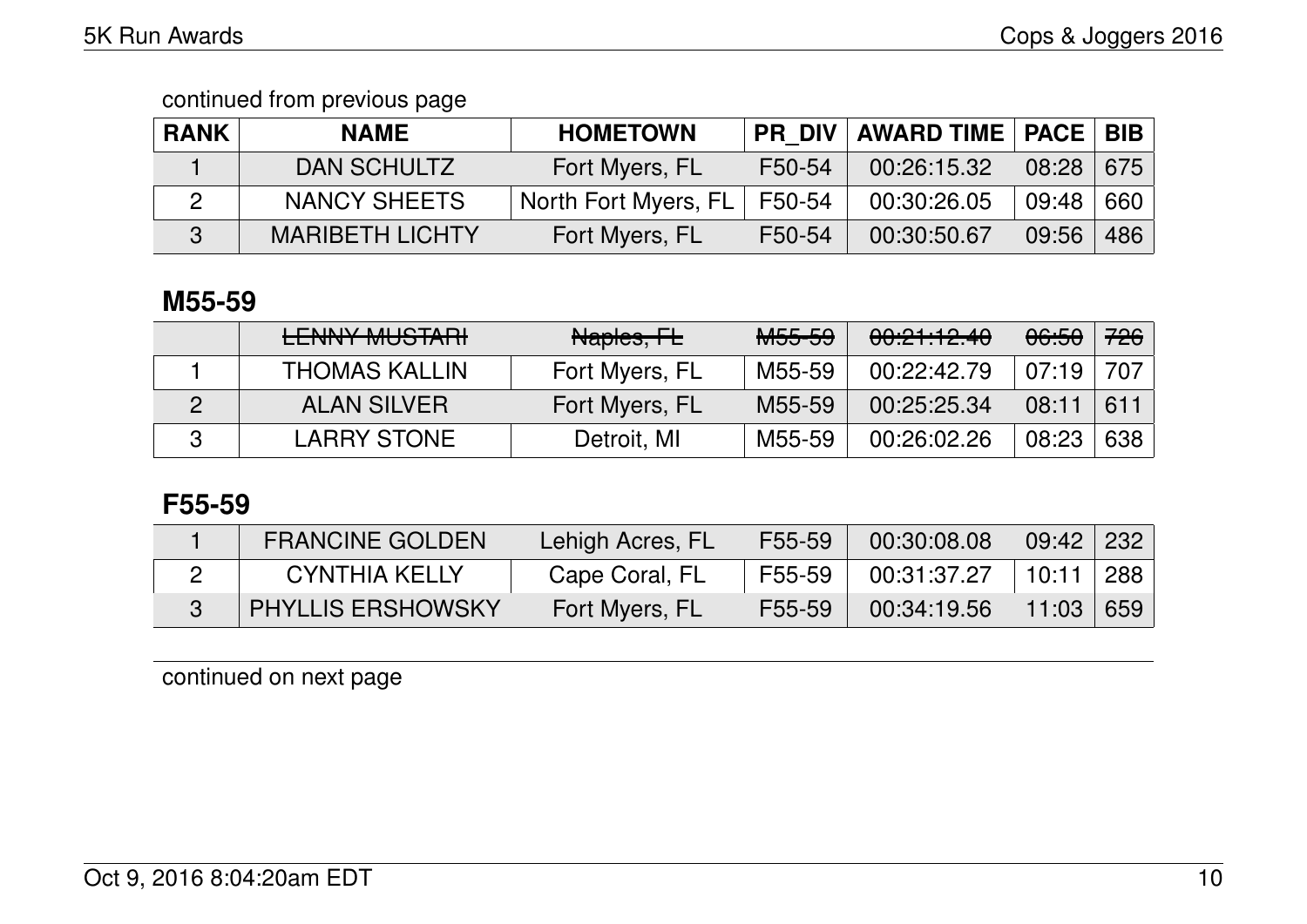| <b>RANK</b>    | <b>NAME</b>                               | <b>HOMETOWN</b>           | <b>PR DIV</b> | <b>AWARD TIME</b> | <b>PACE</b>      | <b>BIB</b> |  |  |  |
|----------------|-------------------------------------------|---------------------------|---------------|-------------------|------------------|------------|--|--|--|
| <b>M60-64</b>  |                                           |                           |               |                   |                  |            |  |  |  |
|                | <b>JERRY ORANGE</b>                       | Fort Myers, FL            | M60-64        | 00:21:13.63       | <del>06:50</del> | 677        |  |  |  |
|                | DOL AND VDAMED<br><b>NULAINU NUAIILIT</b> | Suhl, Germany             | <b>M60-64</b> | 00:22:31.42       | <del>07:15</del> | 487        |  |  |  |
|                | <b>ED QUILTER</b>                         | Cape Coral, FL            | M60-64        | 00:26:55.40       | 08:40            | 608        |  |  |  |
| $\overline{2}$ | <b>DENNIS PERRY</b>                       | Cape Coral, FL            | M60-64        | 00:27:52.56       | 08:59            | 309        |  |  |  |
| 3              | <b>CALVIN CARTER</b>                      | <b>Bonita Springs, FL</b> | M60-64        | 00:29:02.72       | 09:21            | 725        |  |  |  |

## **F60-64**

| AMY YANNI               | Fort Myers, FL       | F60-64 | 00:23:59.05 | 0.744 | 607 |
|-------------------------|----------------------|--------|-------------|-------|-----|
| <b>MARY GILYARD</b>     | Cape Coral, FL       | F60-64 | 00:38:56.48 | 12:33 | 656 |
| LUT URBINA              | North Fort Myers, FL | F60-64 | 00:42:46.57 | 13:47 | 522 |
| <b>DEBORAH JOHNSTON</b> | Fort Myers, FL       | F60-64 | 00:43:54.50 | 14:08 | 440 |

## **M65-69**

|  | <b>JOHN BATES</b> | วtiva. | M65-69 | 00:24:12.97 | 07:48 |  |
|--|-------------------|--------|--------|-------------|-------|--|
|--|-------------------|--------|--------|-------------|-------|--|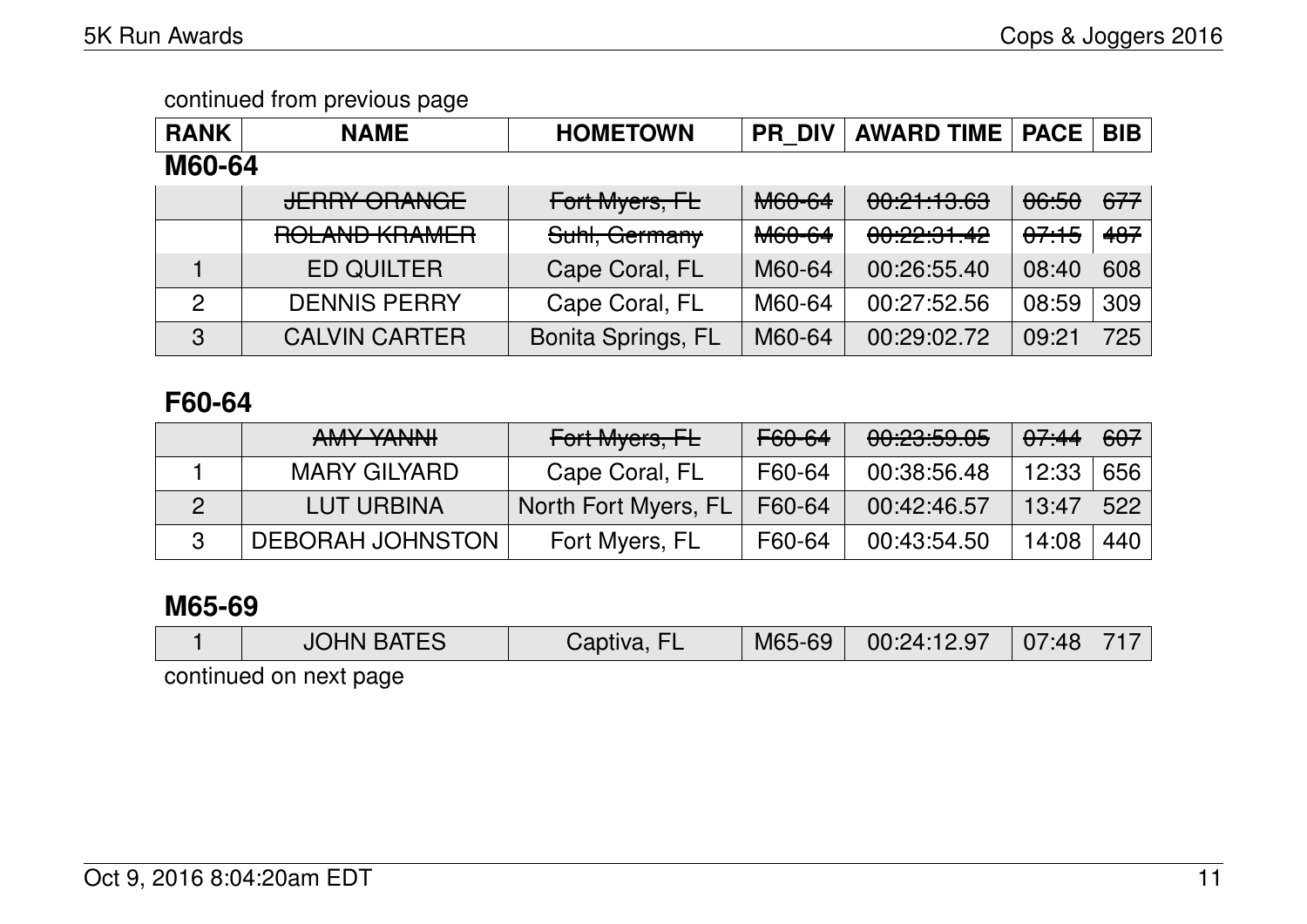| <b>RANK</b> | <b>NAME</b>        | <b>HOMETOWN</b> | <b>PR DIV</b> | <b>AWARD TIME   PACE   BIB  </b> |       |     |
|-------------|--------------------|-----------------|---------------|----------------------------------|-------|-----|
|             | <b>PAUL STARK</b>  | Fort Myers, FL  | M65-69        | 00:29:01.27                      | 09:21 | 695 |
|             | MIKE SEAGLE SEAGLE | Fort Myers, FL  | M65-69        | 00:33:58.71                      | 10:57 | 542 |

## **F65-69**

| CANINI FALICT<br><del>JANUH AUJT</del> | North Fort Myore FL<br>ाण्ठाता । ज्या MyCrS, 1 $\pm$   $\,$ | $\vert$ <del>F65-69</del> | <del>00:32:19.15</del> | <del>10:25</del> | <del>590</del> |
|----------------------------------------|-------------------------------------------------------------|---------------------------|------------------------|------------------|----------------|
| <b>JOANNE TRUSSELL</b>                 | ∟ehigh Acres, Fl                                            | F65-69                    | 00:36:42.25            | $11:49$ 322      |                |

### **M70-74**

| <b>JAMES DALZIEL</b>    | Fort Myers, FL                  | M70-74 | 00:26:47.32 | $08:38$ 325 |     |
|-------------------------|---------------------------------|--------|-------------|-------------|-----|
| LOU MARJON              | ' North Fort Myers, FL   M70-74 |        | 00:30:12.11 | 09:44   268 |     |
| <b>MICHAEL MCGINNIS</b> | Fort Myers, FL                  | M70-74 | 00:30:15.48 | 09:45       | 546 |

## **F70-74**

| <b>JEAN OBRIEN</b>      | Fort Myers, FL | $\sqrt{570-74}$ | 00:36:55.98  | 11:54 609                         |  |
|-------------------------|----------------|-----------------|--------------|-----------------------------------|--|
| <b>KATHERINE ELLGEN</b> | Fort Myers, FL | F70-74          | 100:59:12.82 | $\vert$ 19:04 $\vert$ 439 $\vert$ |  |